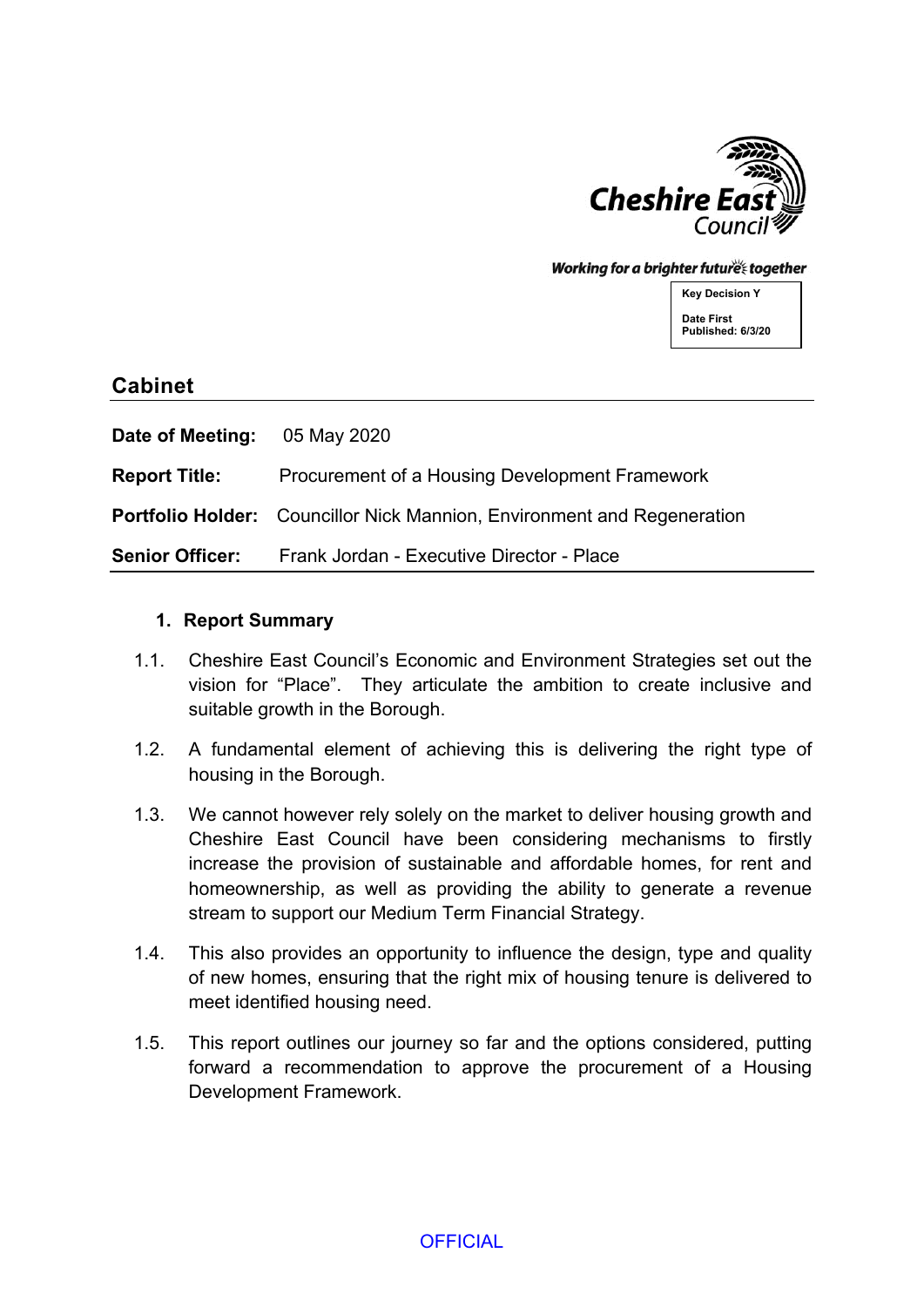# **2. Recommendations**

#### 2.1. That Cabinet

- 2.1.1. Approves the procurement and establishment of a Housing Development Framework to commission the development of mixed tenure housing provision on identified Council owned land.
- 2.1.2. Delegates authority to the Executive Director Place in consultation with the Portfolio Holder for Environment and Regeneration to:
	- 2.1.2.1 Award and enter into a Framework Agreement with a minimum of two and up to eight Housing Providers who meet the procurement criteria and requirements of the Framework.
	- 2.1.2.2 To identify and approve appropriate Council owned land assets to be taken through the Framework.
	- 2.1.2.3 To approve the award of financial contributions held by the Council in lieu of affordable housing provision, to enhance development opportunities which are in line with the requirements specified under the terms of any Section 106 agreement where such financial contributions are made.

#### **3. Reasons for Recommendations**

- 3.1. There are a number of factors which have contributed to the decision to seek authority to develop affordable housing using the Council's land holdings and these include both social and financial influences set out below.
- 3.2. We currently have 8,548 applications on the social housing waiting list, of which 1,838 are within the Council's 'reasonable preference' categories (high priority). Stock turnover is on average 1600 units per annum and whilst we are seeing high levels of affordable housing delivered through Section 106 agreements (727 in 2018), this is still not keeping pace with the increased number of applicants registering for social housing, which on average is 500 new applications per month. Supply is not meeting the increasing demand for social housing provision.
- 3.3. We rely on the private rented sector to help us address housing need, however we are now seeing a reluctance from private landlords to house those in receipt of Universal Credit as the tenant has to be 8 weeks in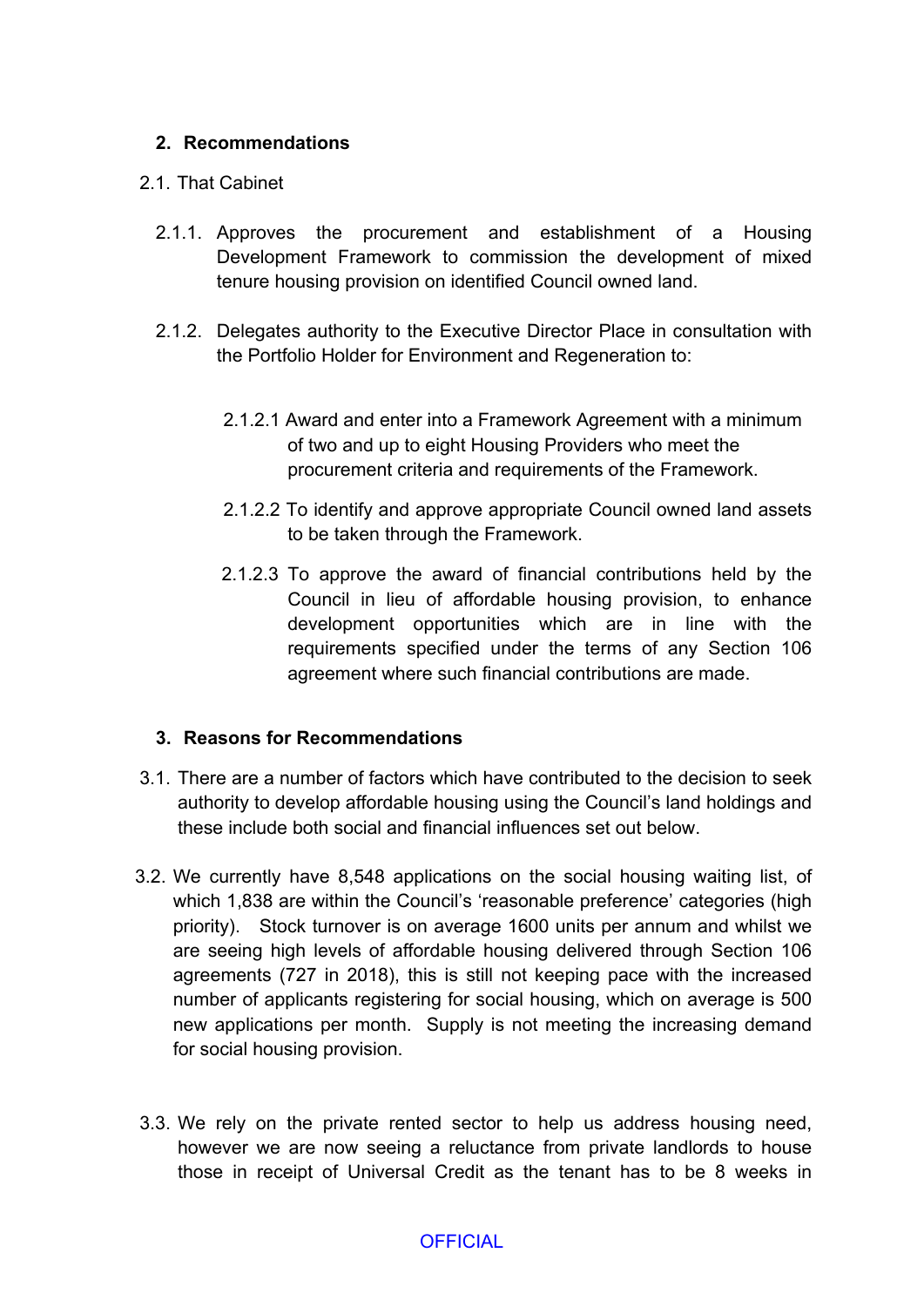arrears before a landlord can apply for a direct payment. Landlords are also reluctant in some areas to rent their properties out at the Local Housing Allowance rate, which means that some properties for those in receipt of benefits are unaffordable.

- 3.4. Affordability continues to be a barrier to accessing housing for sale. In 2018 the median house price in Cheshire East was 7.95 times the median gross annual earnings. This is significantly higher than the North West average of 5.86 and is on only slightly below the national average of 8.00. Median house prices also differ across the authority with a median house price in Crewe of £136,000, Macclesfield £190,000, Sandbach £225,000 and Wilmslow £370,000. In some of our rural areas this increases to over £400,000 in Alderley Edge and Bunbury to £680,000 in Prestbury (source ONS published in 2019)
- 3.5. Access to the private rented sector is becoming increasingly difficult with a minimum income of £26,200 required to meet the average private rent in Cheshire East. Again there are disparities across the authority with an income requirement of £35,000 to meet the average private rented 2 bedroomed property in Knutsford (source Savills)
- 3.6. Due to the benefits cap larger families are now struggling to access the private rented sector. They are very much reliant upon social housing, however there is limited larger social housing stock and families are either left in properties which are overcrowded or are unable to pay the levels of rent.
- 3.7. There is an identified need for specialist affordable housing provision to meet the needs of some of our most vulnerable customers, who may have been placed out of area due to the limited housing options currently available within the authority area. Providing a bespoke housing offer within Cheshire East can bring forward potential service efficiencies as well as providing a housing offer close to social networks.
- 3.8. Direct sale of Council owned land and assets to the market reduces the ability to be in control of the type and tenure of the units developed on the site, this can only be achieved via a procurement process. Whilst it could be argued that the disposal of the sites would bring forward a large capital receipt, which could be utilised on other priority areas, and the market would provide the housing, consideration needs to be given to the long-term financial returns and social aspects, which could be achieved through the framework.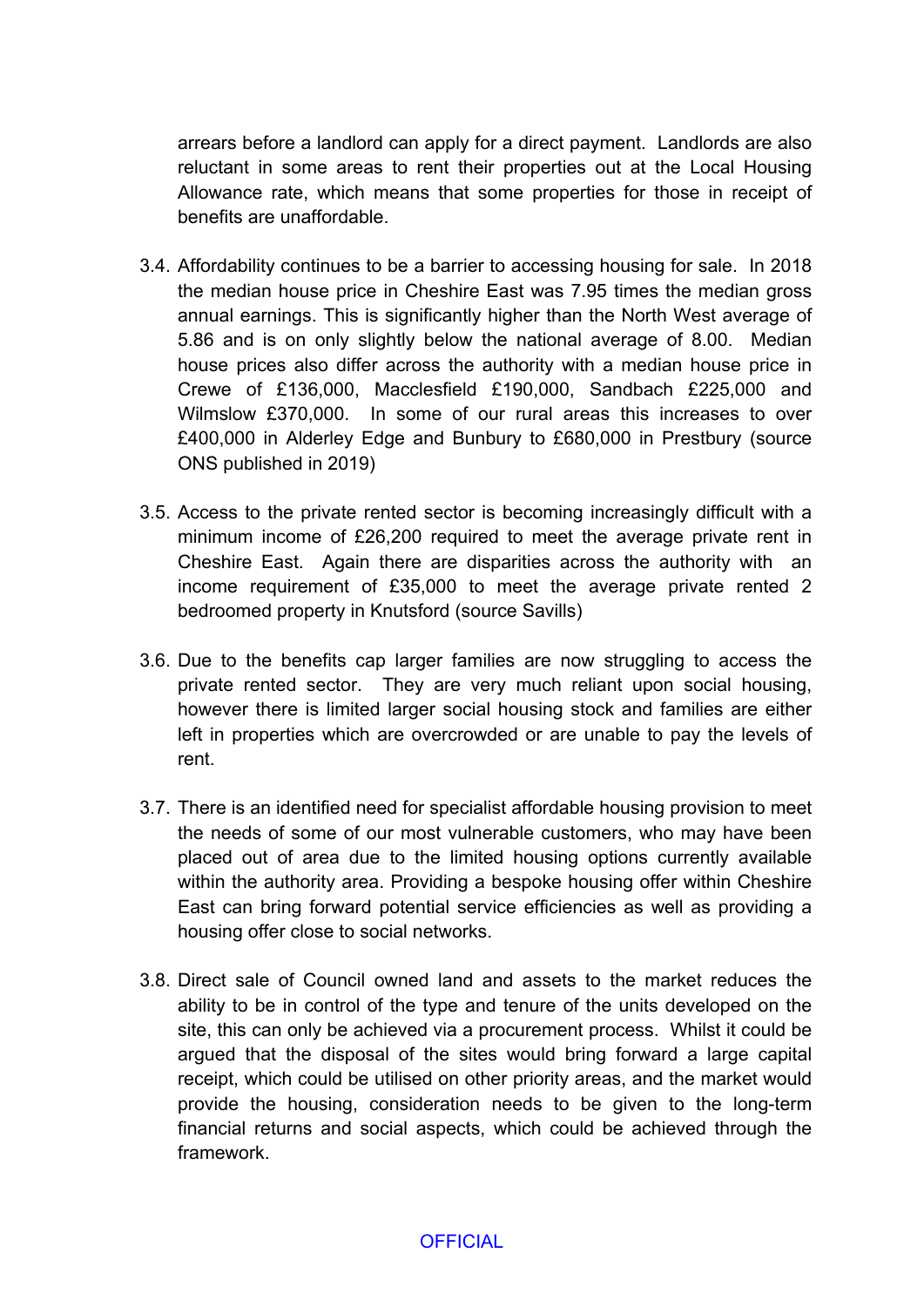- 3.9. The ability to intervene in the market and bring forward further housing provision will also enable the Council to:
	- Contribute towards the housing supply across the Borough in order to address identified housing need, including specialist housing provision and older persons housing provision.
	- Support our economic ambition to increase the levels of working age professionals living in the area.
	- To reduce the current use and cost of temporary accommodation.
	- Have the potential to provide a revenue stream for the Council as opposed to a one off capital receipt.
- 3.10. This will contribute towards the outcomes set out within our Economic Development Strategy, which highlights the need to provide the right housing offer to support the Council's economic ambition.

# **4. Other Options Considered**

- 4.1. A variety of mechanisms have either been considered or tested over a period of time to meet the objectives of increasing affordable housing provision, having control over the type and tenure of provision developed and securing a revenue stream. These options included the following and are outlined further with **Appendix One**:
	- Direct disposal to the market
	- The individual procurement of assets
	- The development of a Local Housing Company
	- The establishment of a Joint Venture
	- Establishment of a Cheshire East Council Housing Development Framework (recommended option)
	- Direct development through a Housing Revenue account or General Fund
- 4.2. Independent advice was commissioned to enable us to consider the options. What was evident from the work undertaken was that in order for certain option to be a viable, a volume of land to enable the delivery of between 300 to 500 units would be required. It also requires the development of mixed tenure sites as the development of affordable rented provision in isolation would not provide the yields in order to make it financially viable to the market.
- 4.3. When considering the available land assets it has become apparent that we do not have the availability of land to justify the development of a complex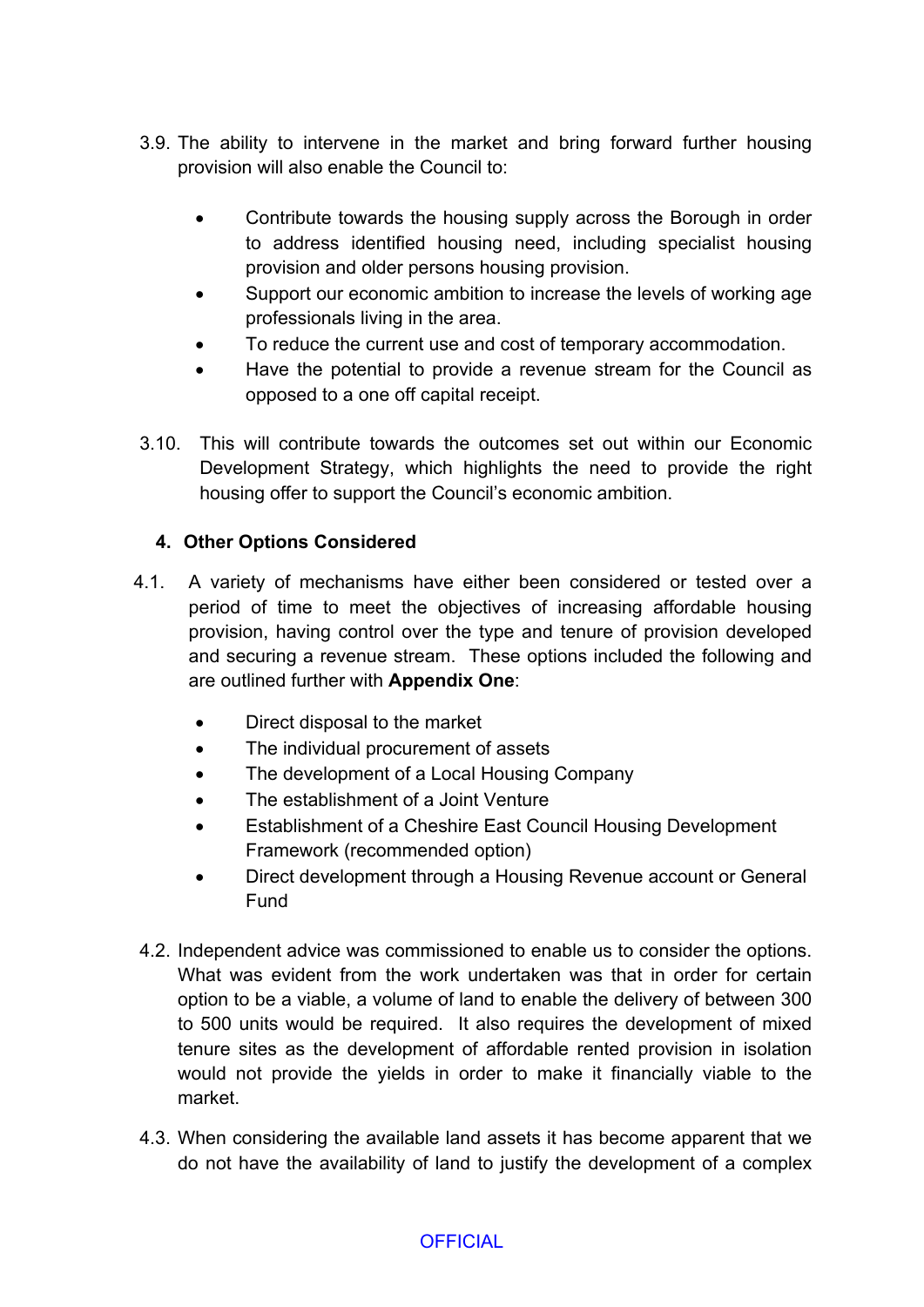vehicle, which would require significant investment along with additional specialist expertise. Our Strategic Land holdings form part of a wider investment strategy which is required to provide funding for improved infrastructure requirements and to supplement the Council's capital budget. Therefore we only have smaller land holdings, which could be taken forward for the provision of affordable housing.

4.4. The options have been outlined including the advantages and disadvantages and are presented in **Appendix One** which have been discussed in detail with the Portfolio Holder for Environment and Regeneration.

# **5. Background**

- 5.1. There is a business case to explore the options to utilise some of our land assets for mixed tenure housing schemes, which will not only address some of our housing need but will also provide a mechanism to generate revenue for the Council.
- 5.2. To date we have tested direct sale to the market with a condition and individual procurements, both having their advantages and disadvantages.
- 5.3.Without significant land holding to warrant the development of a more complex delivery vehicle then then best option would be the procurement of a Housing Development Framework. This would alleviate the need to undertake individual tendering exercises on an individual basis for each site. It would however provide the Council with the ability to control the type of provision to be developed on the land and have the potential to bring forward either a capital receipt or an ongoing revenue stream. The requirements for the developments would be set out within the tender documentation put to the framework and may vary from site to site.
- 5.4.The Framework would be procured in accordance within the Council's Contract Procedure and EU rules. The Council would be looking to appoint in the region of eight Housing Providers who have the experience and expertise to develop a range of affordable and market housing products to meet the identified housing need for the area and add social and environmental value. We currently have 24 developing Registered Housing Providers operating across Cheshire East. To include them all in a framework agreement would not be feasible and some have only recently started to develop in the area and some are very specific in relation to the type of properties they will consider.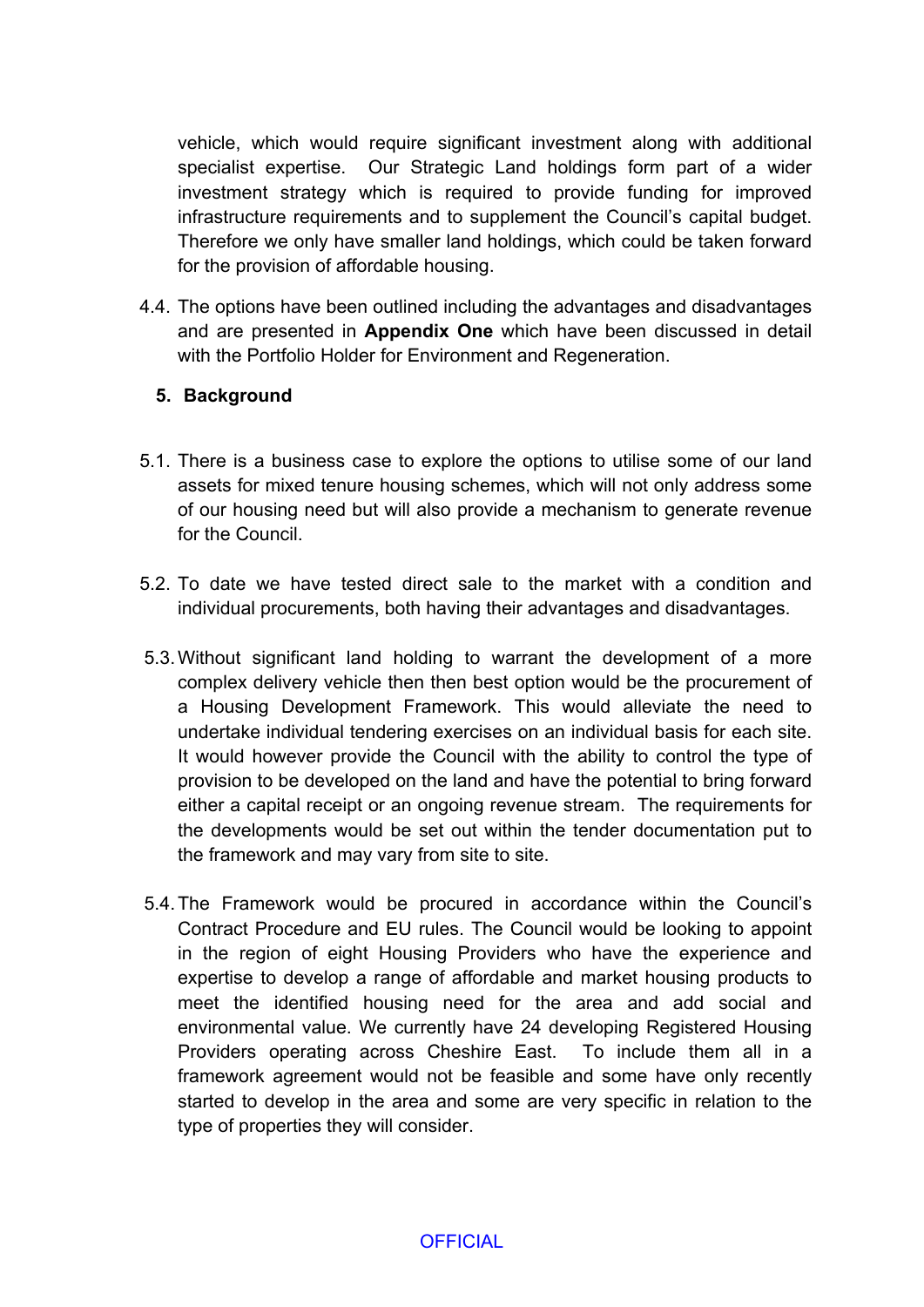- 5.5.The Framework would be in place for a period of 4 years and enable the Council to conduct mini competitions for the development of individual or packaged parcels of Council owned land. We would not have to provide a guarantee of the volume of sites to be procured through this route nor be contractually locked into this arrangement should a more viable alternative route be identified.
- 5.6. Cheshire East Council currently holds a number of financial contributions, which have been secured through s.106 Agreements in lieu of affordable housing provision on new development sites. In July 2014, Cabinet approved a process to award these contributions which included the use on Council led developments. Through the Framework there will be the ability to contribute financial contributions in line with the terms of the Section 106 agreement in order to provide additionality or provide gap funding where there are viability issues on sites.

### **6. Implications of the Recommendations**

### 6.1. **Legal Implications**

- 6.1.1. The sale of developed or undeveloped land does not constitute a public works contract. However, it is generally accepted that any authority led development will generally result in the award of a public works contract which has to be procured in accordance with the Public Contracts Regulations 2015 ("the Regulations"). Where the Council intends to impose by way of legal obligations on the developer the requirement to develop a site in a specific way this will give rise to a need to procure such a contract. A Framework enables the Council to meets its need for a service, supply of goods or works for a set period of time in order to obviate the need to undertake a wide competitive procurement process for each individual scheme. It complies with the Regulations and the Council's Contract Procedure Rules.
- 6.1.2. The Regulations allow local authorities to enter into Framework Agreements with multiple suppliers, following a competitive tendering process, and thereafter the Council can choose to call off contracts under the Framework Agreement following a further mini competition between the suppliers appointed to the Framework.
- 6.1.3. The Framework Agreement would not contain any guarantees of work volumes to the appointed suppliers and could be utilised with other options.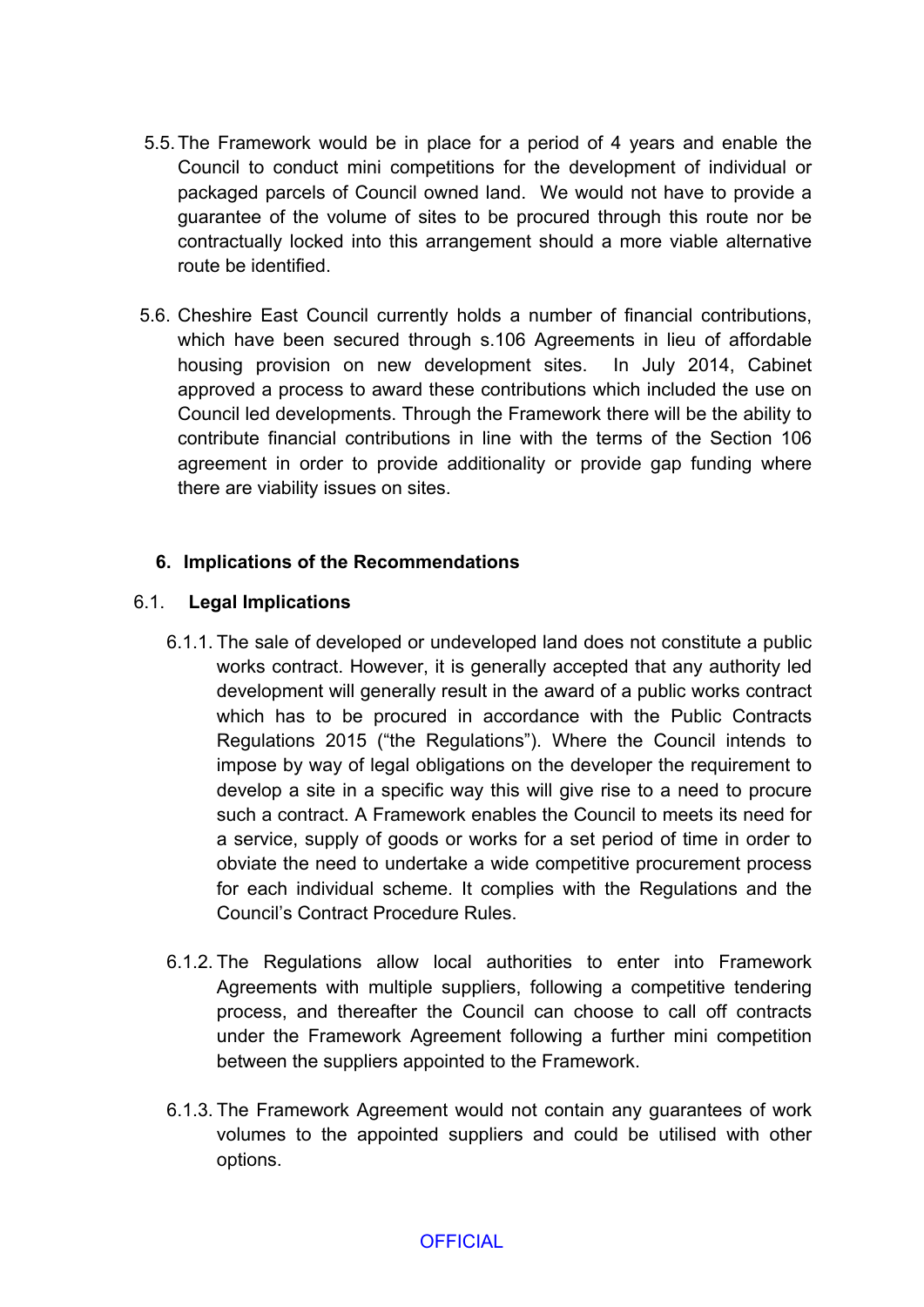- 6.1.4. The Council would use its powers pursuant to Section 123 of the Local Government Act 1972 to dispose of the land through the Framework. The Council would have to demonstrate best consideration for any disposals or meet the requirements of the General Disposals Consent and (where necessary) seek the permission of the Secretary of State to dispose at an undervalue.
- 6.1.5. Under section 123 of the Local Government Act 1972, a local authority has the power to dispose of land. The main caveat to this power is that the Council must not do so for "a consideration less than the best that can be reasonably obtained". This is interpreted as being the best price achievable in the open market.
- 6.1.6. It is possible for Local Authorities to dispose of land at less than best consideration where the unrestricted value of the land is less than £2million, and to do this the Council must demonstrate that value is being received in other ways that justify the monies foregone to the public purse. For example the provision of affordable housing.
- 6.1.7. All disposals must comply with the European Commission's State aid rules. When disposing of land at less than best consideration the Council is providing a subsidy to the occupier of the land, in addition to this making s106 funding available to supplement the development of the Council's land could also come within the remit of State aid. In any such cases further legal advice will be obtained at the outset.

# 6.2. **Finance Implications**

- 6.2.1. Disposing of land directly to the market would bring forward a capital receipt and would demonstrate best value, however if land is disposed of for the provision of affordable housing then the land value would be reduced and therefore this will have an impact on capital receipts. Consideration has to be given to the social value of providing affordable housing.
- 6.2.2. The costs associated with the development of the framework approach, which would predominately be legal costs would be covered by the existing Strategic Housing revenue budget.

# 6.3. **Policy Implications**

6.3.1. Affordable housing in Cheshire East plays a fundamental role in realising the ambition to deliver jobs-led growth and sustainable vibrant communities. It contributes towards our five Residents First Outcomes.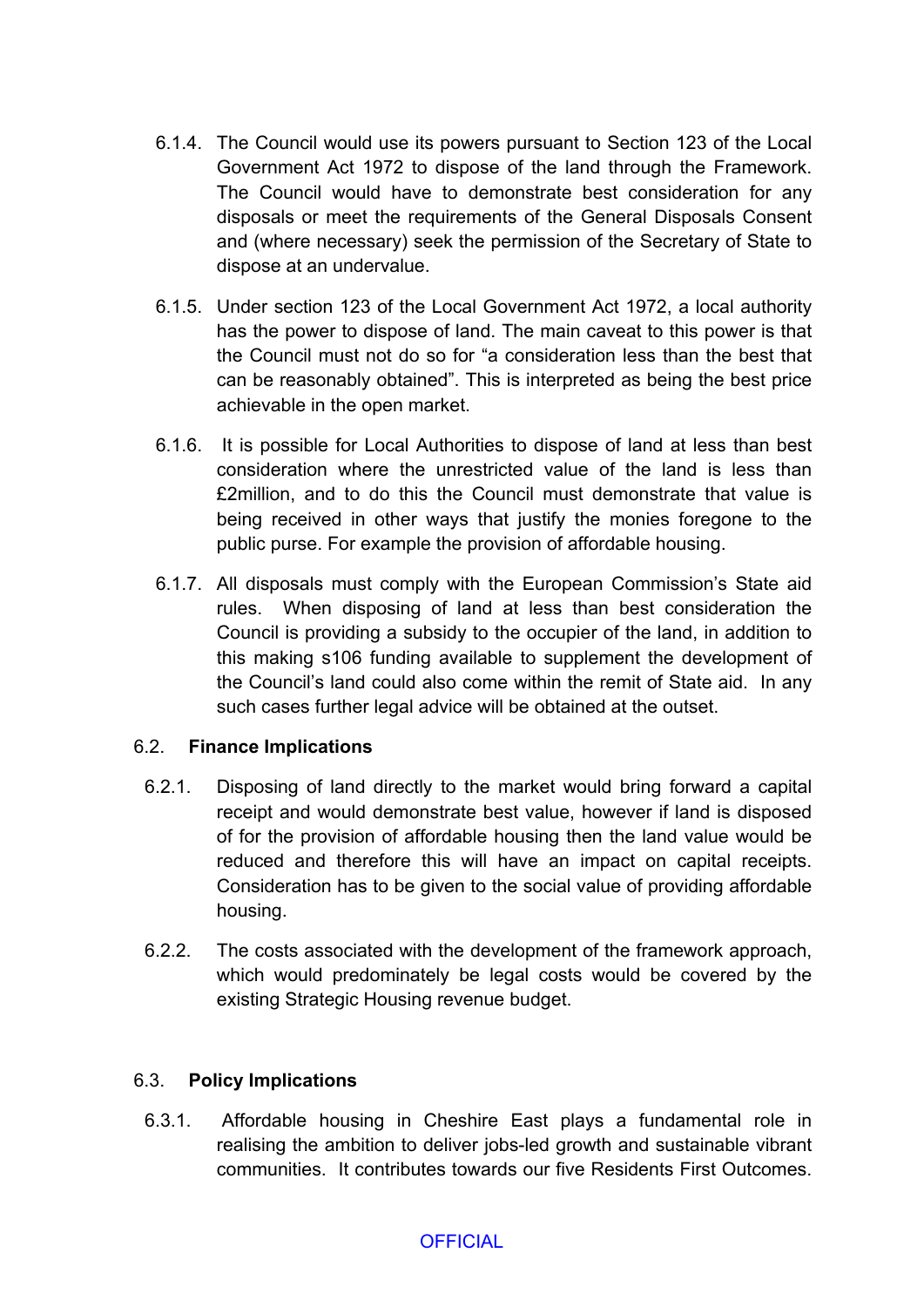Affordable housing creates balanced, sustainable communities whilst driving forward improved health and well-being outcomes for modestincome households. Moreover, it provides the vital impetus for economic activity and raising aspirations. The provision of affordable housing equips an area with the long-term capacity for labour and economic fluidity that will attract and develop business growth.

6.3.2. The delivery of affordable housing is a priority set out within the 2018- 2023 Housing Strategy.

# 6.4. **Equality Implications**

6.4.1. Affordable housing provides an opportunity for some of our groups with protected characteristics to access decent, affordable accommodation.

### 6.5. **Human Resources Implications**

6.5.1. There are no direct implications for human resources.

### 6.6. **Risk Management Implications**

- 6.6.1. Failure to procure works in accordance with the Public Contracts Regulations 2015 and the Council's Finance and Contract Procedure Rules would leave the Council open to challenge and in breach of regulations, with a subsequent reputational impact.
- 6.6.2. The contract would be advertised on the North West Chest, and all companies expressing an interest in the framework would be invited to tender. The tenders would be evaluated using a range of published criteria based on quality, delivery, customer care, safeguarding and social value that can be secured for residents, as well as price, in order to establish the most economically advantageous tender.

#### 6.7. **Rural Communities Implications**

6.7.1. There are no direct implications for rural communities, however some of the sites may be within rural locations which will enable local residents to access housing to enable them to continue to reside within their local communities.

#### 6.8. **Implications for Children & Young People/Cared for Children**

6.8.1. Poor housing can have a negative impact on our children's well being. Increasing affordable housing provision will ensure that families have